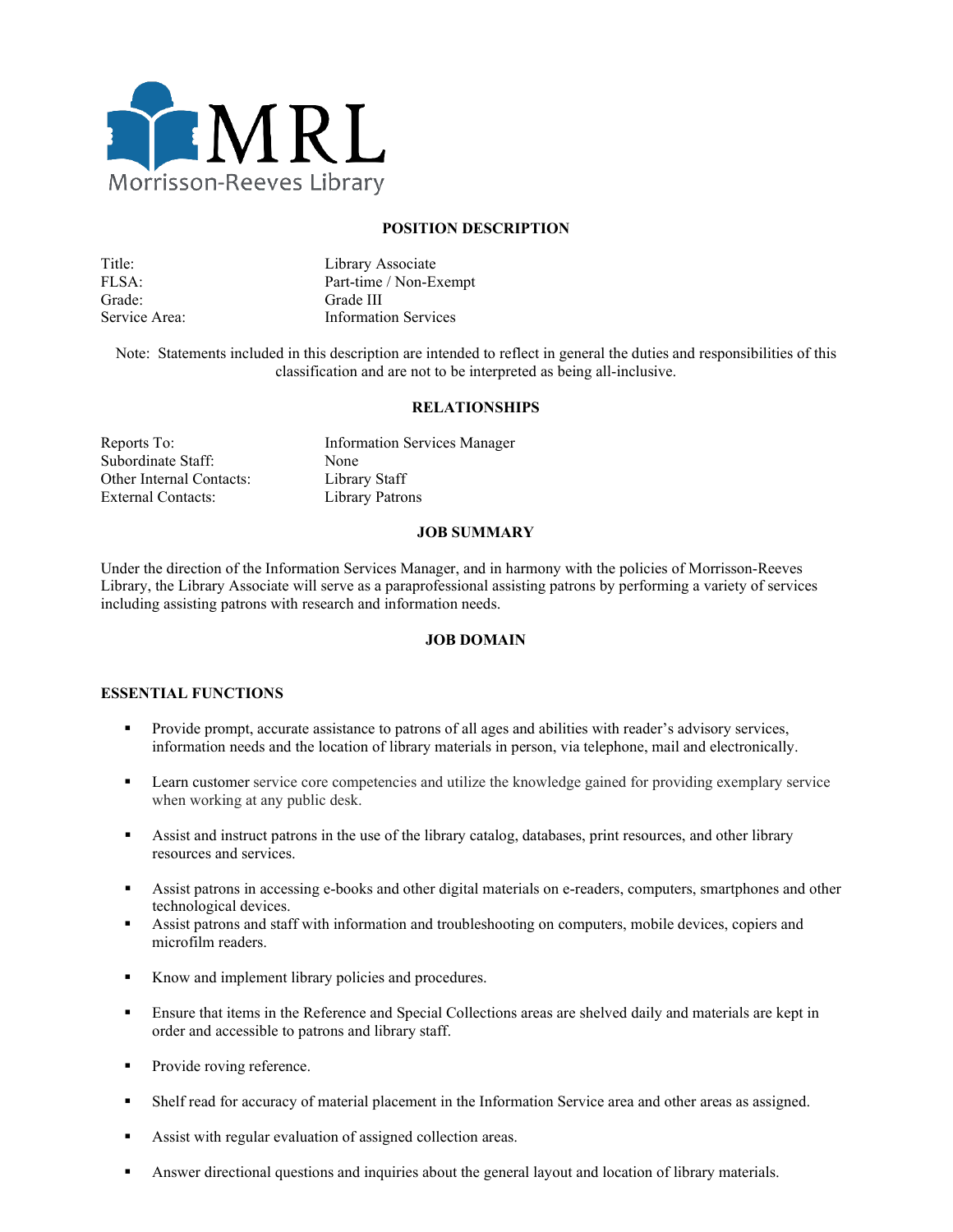- Troubleshoot equipment and collect related usage fees as needed.
- Inform patrons of, and enroll patrons for, reading programs, book discussion groups and any other librarysponsored programs.
- Participate and assist with library programming.

# **OTHER DUTIES**

- Compile and report statistics, as needed.
- Perform opening and closing procedures.
- Collect materials around the library and mark items used in the ILS system.
- **Answer telephone, transfer calls and route messages**
- Complete special projects and related tasks as assigned by the Information Services Manager.
- **Perform clerical tasks related to reference collection development and preparing written reports.**
- **Perform shipping and receiving duties as needed.**
- Attend general library, staff and service area meetings.
- Assist and provide backup to other areas of the library as needed.
- Use registration software to make room reservations.
- All other duties as assigned which uphold the mission and vision of the library.

## **KNOWLEDGE, SKILLS AND ABILITIES**

- 1. *Comprehensive knowledge of* current general public library service, policy, standards, and procedures; and general collection; with *cursory knowledge of* reference and genealogy collection; software applications and their use; Information Services equipment.
- 2. *Ability to* successfully interact with a diverse patron base and other library personnel; remain focused on tasks despite frequent interruptions; perform with a high level of accuracy independent from supervisor examination; work well within teams, groups, and committees; obtain and maintain a working knowledge of library computer systems and other technologies as they pertain to Information Services; train customers in the use and services of the library; work some evenings and weekends.
- 3. *Ability to* match resources to meet the needs of patrons during the reference process; train adults (patrons and staff) on the use of computers, computer software and the Internet; learn public service core competencies and utilize the knowledge gained while serving patrons; search databases effectively; deal tactfully and courteously with the public; make decisions in accordance with library policies and procedures; sort and file alphabetically and numerically; work with limited supervision; maintain composure in stressful situations
- 4. *Proficient skills in* all forms of effective communication, written and oral; critical inquiry and logic as applicable to work duties; skill in resolving customer complaints and concerns; usage of office and communication equipment, especially computers, computer peripheral devices, Microsoft Office software applications and the Internet; prioritization and time management.

## **Essential physical abilities include**:

- 1. Sufficient *clarity of speech and hearing* or other communication capabilities, with or without reasonable accommodation, which permits the employee to communicate effectively.
- 2. Sufficient *vision or other powers of observations*, with or without reasonable accommodation, which permits close vision, distance vision, color vision, peripheral vision, depth perception, and the ability to focus.
- 3. Sufficient *manual dexterity* with or without reasonable accommodation, which permits the employee to operate a personal computer and related office equipment.